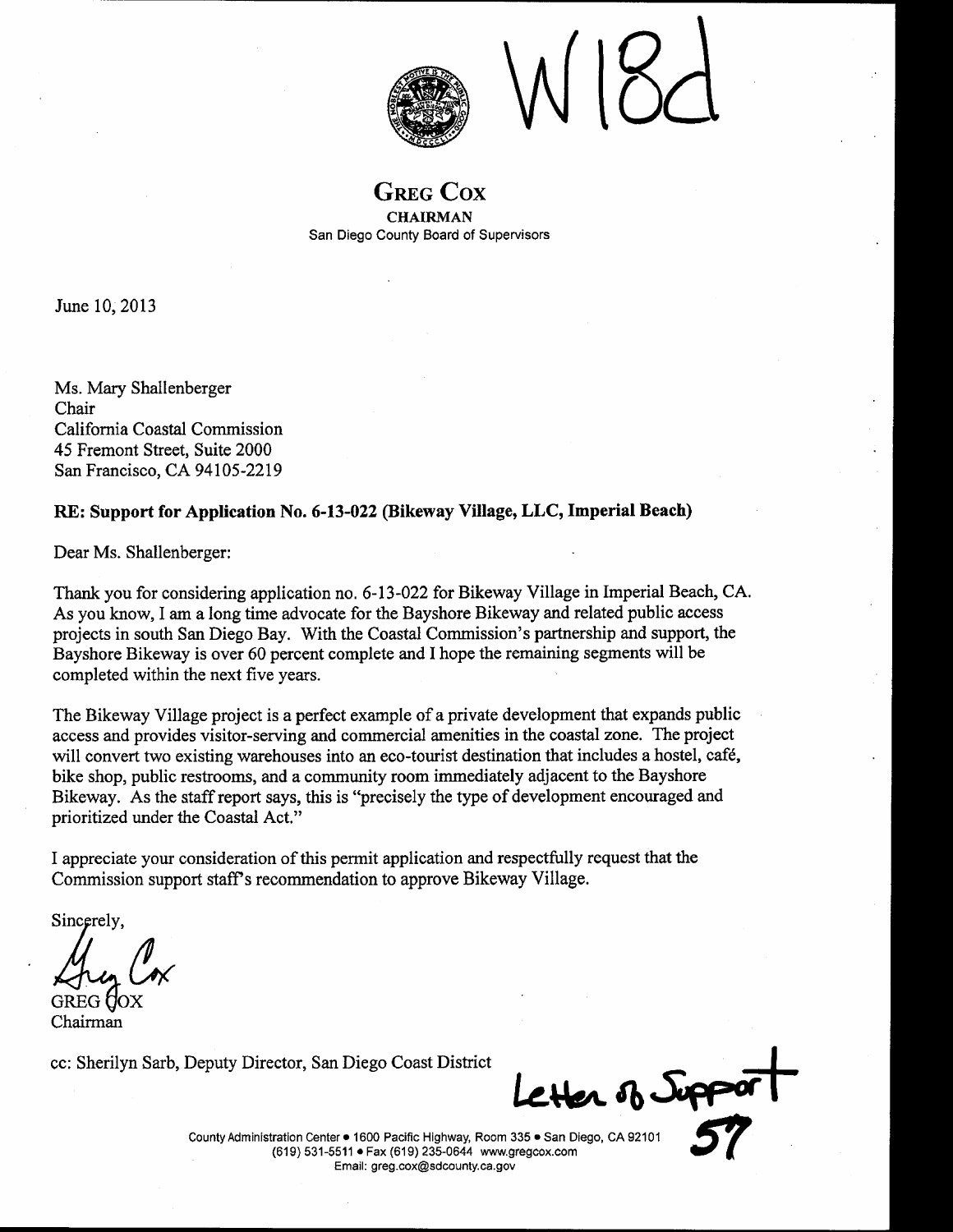**CALIFORNIA COASTAL COMMISSION**

## **SAN DIEGO AREA**

**7575 METROPOLITAN DRIVE, SUITE 103 SAN DIEGO, CA 92108-4421 (619) 767-2370**

 $\overline{a}$ 



| Filed:               | 5/17/13     |
|----------------------|-------------|
| 180th Day:           | 11/13/13    |
| Staff:               | D. Lilly-SD |
| <b>Staff Report:</b> | 5/23/13     |
| Hearing Date:        | 6/12/13     |

## **STAFF REPORT: REGULAR CALENDAR**

| <b>Application No.:</b>      | $6 - 13 - 22$                                                                                                                                                                                                                                         |
|------------------------------|-------------------------------------------------------------------------------------------------------------------------------------------------------------------------------------------------------------------------------------------------------|
| Applicant:                   | <b>Rex Butler</b>                                                                                                                                                                                                                                     |
| Agent:                       | Jim Nakagawa                                                                                                                                                                                                                                          |
| <b>Location:</b>             | 535 Florence Street; 500 & 536 $13th$ Street, Imperial<br>Beach, San Diego County. APN 626-192-03 & -04;<br>616-021-10                                                                                                                                |
| <b>Project Description:</b>  | Conversion of two existing warehouse buildings<br>into a 50-bed hostel, community room, public<br>restrooms, commercial retail/café, and other eco-<br>tourist related uses on a 2.12-acre site located<br>immediately south of the Bayshore Bikeway. |
| <b>Staff Recommendation:</b> | <b>Approval with Conditions</b>                                                                                                                                                                                                                       |

## **SUMMARY OF STAFF RECOMMENDATION**

The proposed project will convert the two existing warehouse buildings into a variety of tourist-commercial related uses including a 2-story, 50-bed hostel, a 928 sq.ft. community room, and approximately 18,983 sq.ft. of retail commercial space, publically accessible decks facing the refuge, tables, seat walls and a fire pit, an ADA accessible observation deck and bicycle parking. The major Coastal Act issues associated with this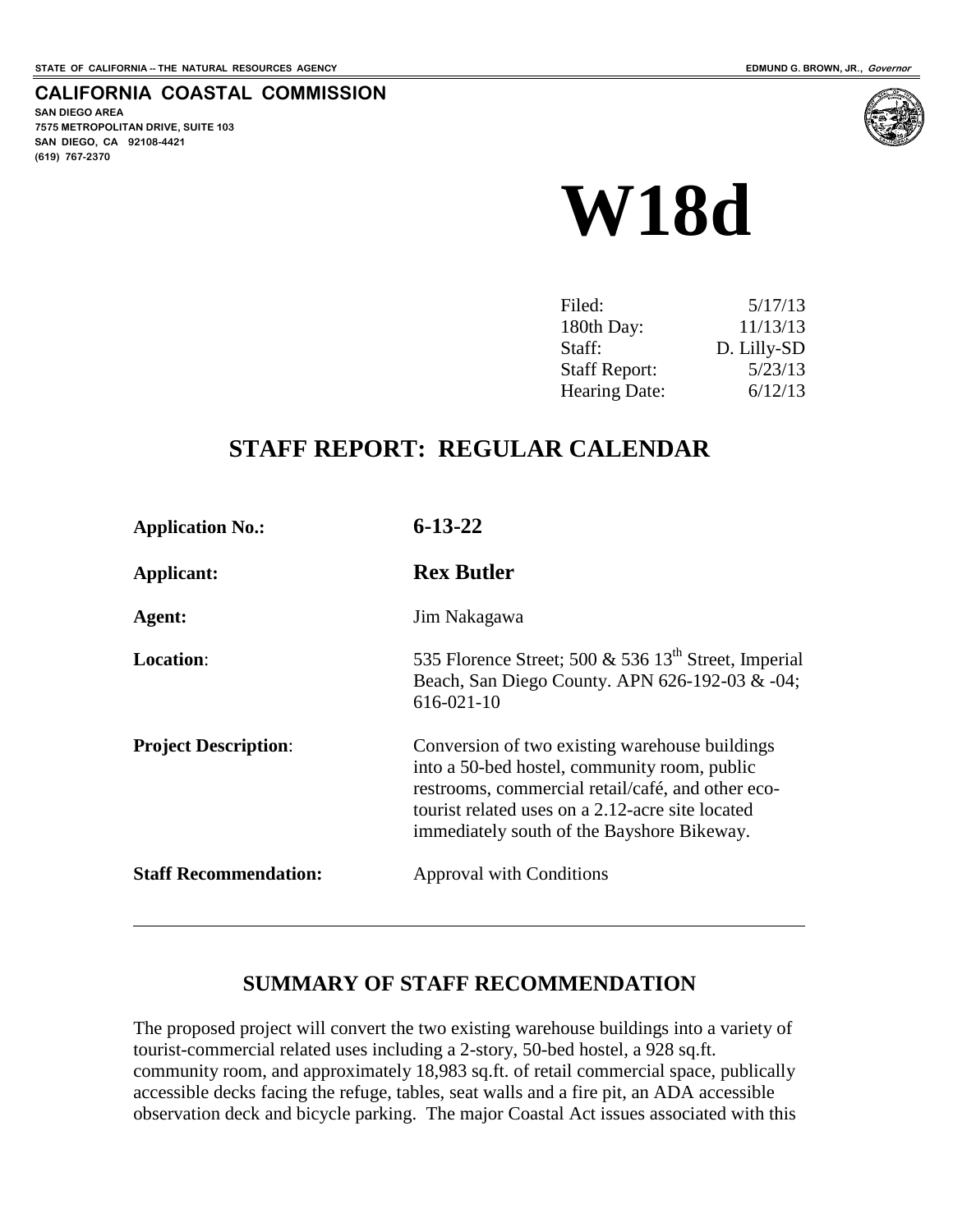project include protections for the adjacent sensitive upland and wetland habitat, including water quality, and ensuring that public parking is protected and expanded. To address these potential adverse impacts, the Commission staff is recommending **Special Conditions [1,](#page-5-0) [2,](#page-5-1) [3](#page-5-2)**, **[4,](#page-6-0) [5,](#page-6-1) and [6.](#page-6-2)** Special Conditions #1 and #2 require that an open space deed restriction be placed on one corner of the property adjacent to the South Bay Wildlife Reserve, to ensure that the existing buffer between the Reserve and the existing bike path spur remains natural. Special Conditions #3, #5, and #6 require the submittal of final building plans, drainage and landscape plans that include all of the proposed public improvements, landscape and water quality improvements associated with the proposed development. Special Condition #4 requires the applicant to identify the location of the proposed import of graded material, to ensure that the import of material will not affect coastal resources. Special Condition #3 also requires that public parking be available at the site.

Commission staff recommends **approval** of coastal development permit application 6- 13-20 as conditioned.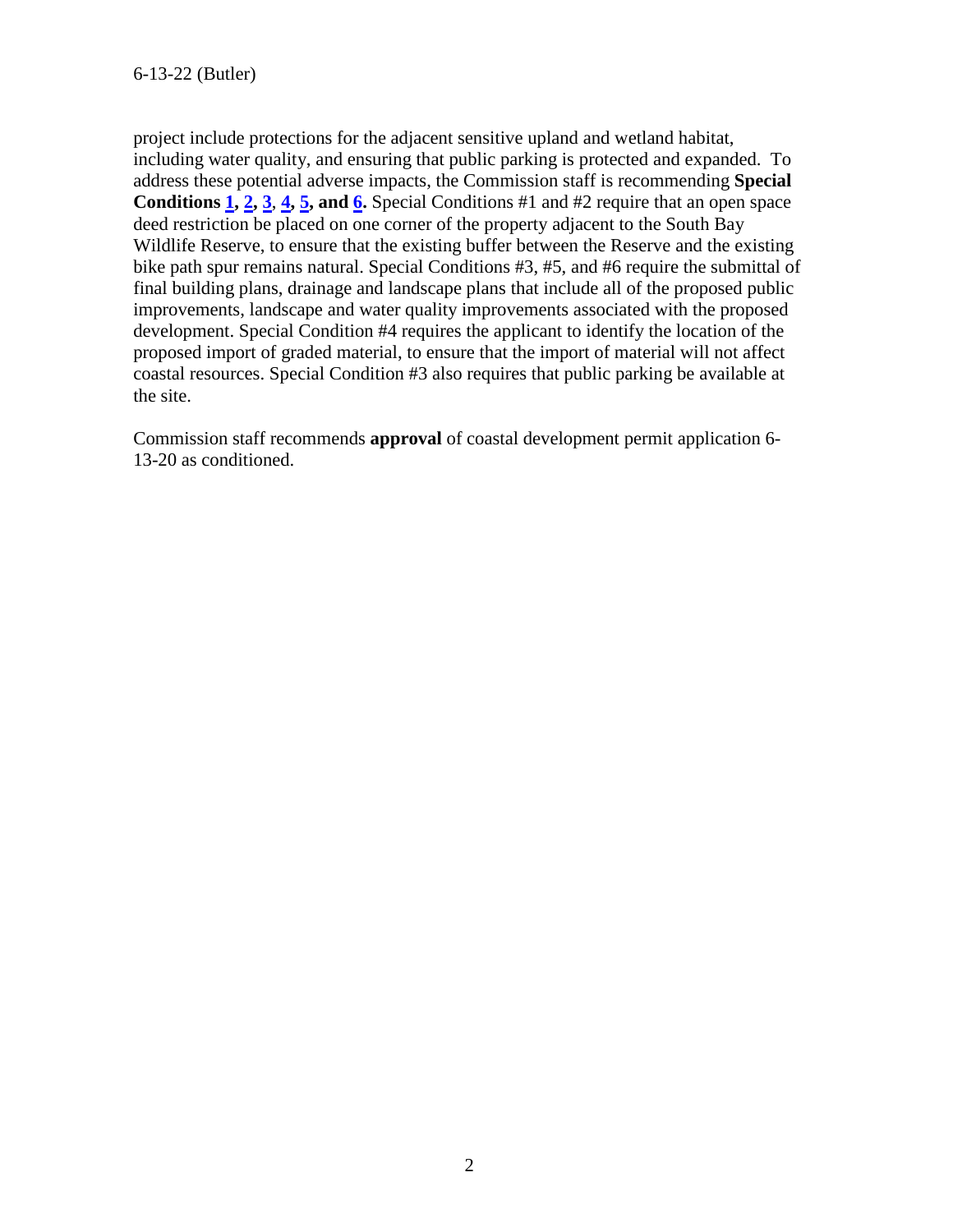# **TABLE OF CONTENTS**

| I. |                                                                     |
|----|---------------------------------------------------------------------|
|    |                                                                     |
|    |                                                                     |
|    |                                                                     |
|    |                                                                     |
|    |                                                                     |
|    |                                                                     |
|    |                                                                     |
|    |                                                                     |
|    |                                                                     |
|    | B. PUBLIC ACCESS/VISITOR-SERVING COMMERCIAL/LOWER-COST FACILITIES 9 |

## **APPENDICES**

Appendix A – Substantive File Documents

## **EXHIBITS**

Exhibit 1-Exhibit 2 – Exhibit 3 – Exhibit 4 –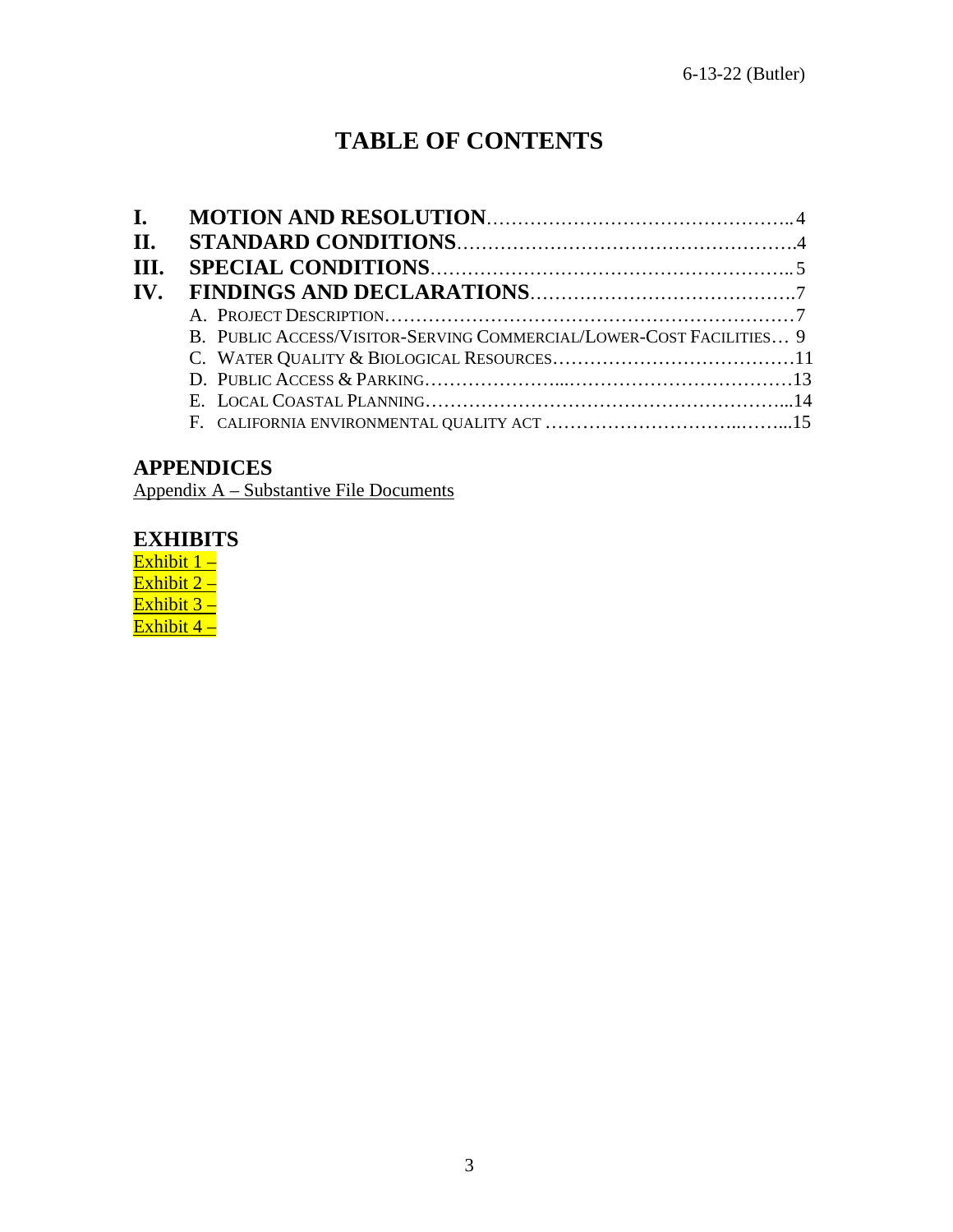## <span id="page-4-0"></span>**I. MOTION AND RESOLUTION**

#### **Motion:**

*I move that the Commission approve Coastal Development Permit Application No. 6-13-22 subject to the conditions set forth in the staff recommendation.* 

Staff recommends a **YES** vote on the foregoing motion. Passage of this motion will result in conditional approval of the permit and adoption of the following resolution and findings. The motion passes only by affirmative vote of a majority of the Commissioners present.

#### **Resolution:**

*The Commission hereby approves coastal development permit 6-13-22 and adopts the findings set forth below on grounds that the development as conditioned will be in conformity with the policies of Chapter 3 of the Coastal Act. Approval of the permit complies with the California Environmental Quality Act because either 1) feasible mitigation measures and/or alternatives have been incorporated to substantially lessen any significant adverse effects of the development on the environment, or 2) there are no further feasible mitigation measures or alternatives that would substantially lessen any significant adverse impacts of the development on the environment.* 

## <span id="page-4-1"></span>**II. STANDARD CONDITIONS**

This permit is granted subject to the following standard conditions:

- 1. **Notice of Receipt and Acknowledgment**. The permit is not valid and development shall not commence until a copy of the permit, signed by the permittee or authorized agent, acknowledging receipt of the permit and acceptance of the terms and conditions, is returned to the Commission office.
- 2. **Expiration.** If development has not commenced, the permit will expire two years from the date on which the Commission voted on the application. Development shall be pursued in a diligent manner and completed in a reasonable period of time. Application for extension of the permit must be made prior to the expiration date.
- 3. **Interpretation.** Any questions of intent of interpretation of any condition will be resolved by the Executive Director or the Commission.
- 4. **Assignment.** The permit may be assigned to any qualified person, provided assignee files with the Commission an affidavit accepting all terms and conditions of the permit.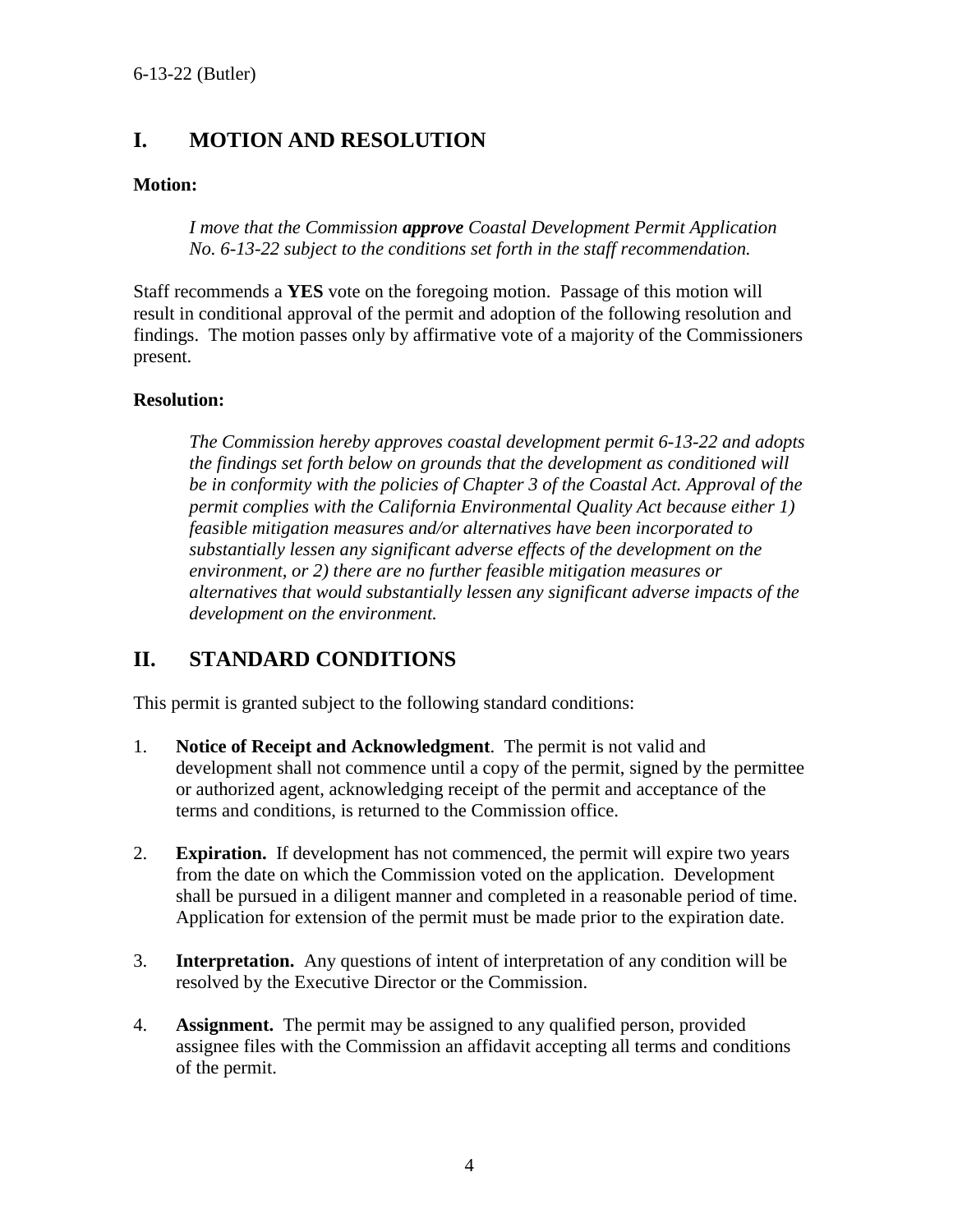5. **Terms and Conditions Run with the Land.** These terms and conditions shall be perpetual, and it is the intention of the Commission and the permittee to bind all future owners and possessors of the subject property to the terms and conditions.

## **III. SPECIAL CONDITIONS**

This permit is granted subject to the following special conditions:

<span id="page-5-0"></span>1. **Open Space Restriction**.No development, as defined in Section 30106 of the Coastal Act shall occur in the area generally described as the northeast corner of the parcel APN #616-021-10 from the parcel line west to the area shown as the limit of work, as depicted in an exhibit attached to the Notice of Intent to Issue Permit (NOI) that the Executive Director issues for this permit, except for optional planting and/or maintenance of native coastal sage scrub vegetation.

**PRIOR TO ISSUANCE BY THE EXECUTIVE DIRECTOR OF THE NOI FOR THIS PERMIT**, the applicant shall submit for the review and approval of the Executive Director and, upon such approval, for attachment as an Exhibit to the NOI, a formal legal description and graphic depiction of the portion of the subject property affected by this condition, as generally described above and shown on Exhibit #2 attached to this staff report.

### <span id="page-5-1"></span>2. **Deed Restriction**. **PRIOR TO ISSUANCE OF THE COASTAL**

**DEVELOPMENT PERMIT**, the applicant shall submit to the Executive Director for review and approval documentation demonstrating that the applicant has executed and recorded against the parcel(s) governed by this permit a deed restriction, in a form and content acceptable to the Executive Director: (1) indicating that, pursuant to this permit, the California Coastal Commission has authorized development on the subject property, subject to terms and conditions that restrict the use and enjoyment of that property; and (2) imposing the Special Conditions of this permit as covenants, conditions and restrictions on the use and enjoyment of the Property. The deed restriction shall include a legal description of the entire parcel or parcels governed by this permit. The deed restriction shall also indicate that, in the event of an extinguishment or termination of the deed restriction for any reason, the terms and conditions of this permit shall continue to restrict the use and enjoyment of the subject property so long as either this permit or the development it authorizes, or any part, modification, or amendment thereof, remains in existence on or with respect to the subject property.

#### <span id="page-5-2"></span>3. **Final Plans**. **PRIOR TO ISSUANCE OF THE COASTAL DEVELOPMENT**

**PERMIT**, the applicant shall submit for review and written approval by the Executive Director, final site, building, and parking plans for the proposed development that have first been approved by the City of Imperial Beach. Said plans shall be in substantial conformance with the plans submitted with this application by RECON and Studio E Architects dated October 2011, and shall include the following: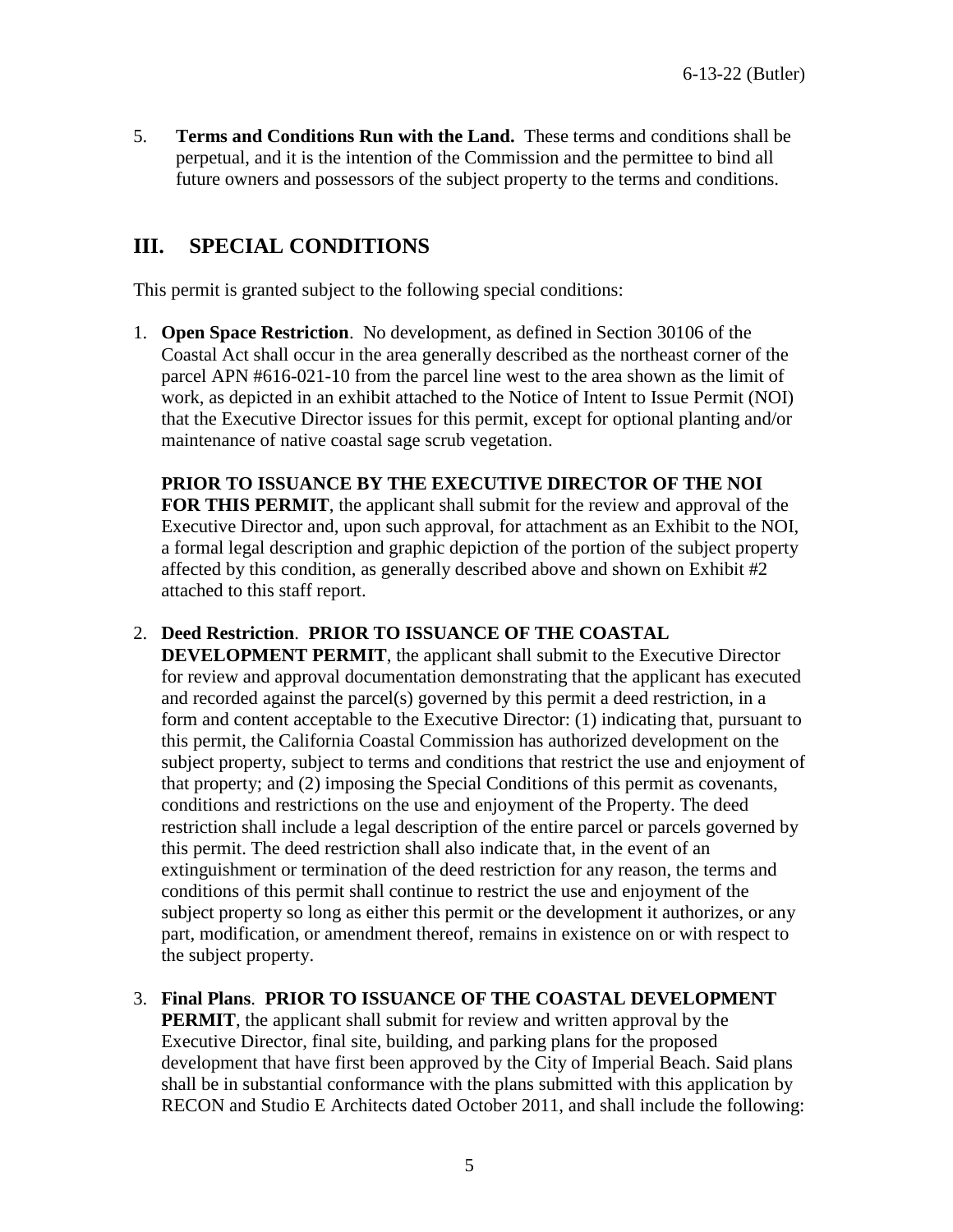a. The parking located on the east side of  $13<sup>th</sup>$  Street shall be available for public parking.

The permittee shall undertake development in accordance with the approved plans. Any proposed changes to the approved plans shall be reported to the Executive Director. No changes to the plans shall occur without a Coastal Commission approved amendment to this coastal development permit unless the Executive Director determines that no amendment is legally required.

### <span id="page-6-0"></span>4. **Import of Graded Materials**. **PRIOR TO THE ISSUANCE OF THE OF COASTAL DEVELOPMENT PERMIT**, the applicant shall identify the location from which the graded material will be imported. If the site is located within the coastal zone, a separate coastal development permit or permit amendment shall first be obtained from the California Coastal Commission or its successors in interest.

#### <span id="page-6-1"></span>5. **Final Drainage Plan. PRIOR TO ISSUANCE OF THE COASTAL DEVELOPMENT PERMIT**, the applicant shall submit to the Executive Director for review and written approval, a final drainage and runoff control plan documenting, graphically and through notes on the plan, that runoff from the roof, parking areas, and other impervious surfaces will be collected and directed into pervious areas on the site (landscaped areas) for infiltration and/or percolation in a non-erosive manner, prior to being conveyed off-site.

The permittee shall undertake the development in accordance with the approved plans. Any proposed changes to the approved plans shall be reported to the Executive Director. No changes to the plans shall occur without a Coastal Commission approved amendment to this coastal development permit unless the Executive Director determines that no amendment is legally required.

<span id="page-6-2"></span>6. **Landscape Plans**: By acceptance of this permit, the applicant agrees to the following:

a. Landscaping on the site shall emphasize the use of drought-tolerant native species. Use of drought-tolerant, non-invasive ornamental species and lawn area is allowed as a small component. No plant species listed as invasive by the California Native Plant Society**,** the California Invasive Plant Council, or as may be identified from time to time by the State of California shall be employed or allowed to naturalize or persist on the site. No plant species listed as 'noxious weed' by the State of California or the U.S. Federal Government shall be utilized.

b. The planting plan shall be implemented within 60 days of completion of construction.

c. All required plantings shall be maintained in good growing condition, and whenever necessary, shall be replaced with new plant materials to ensure continued compliance with applicable landscape screening requirements.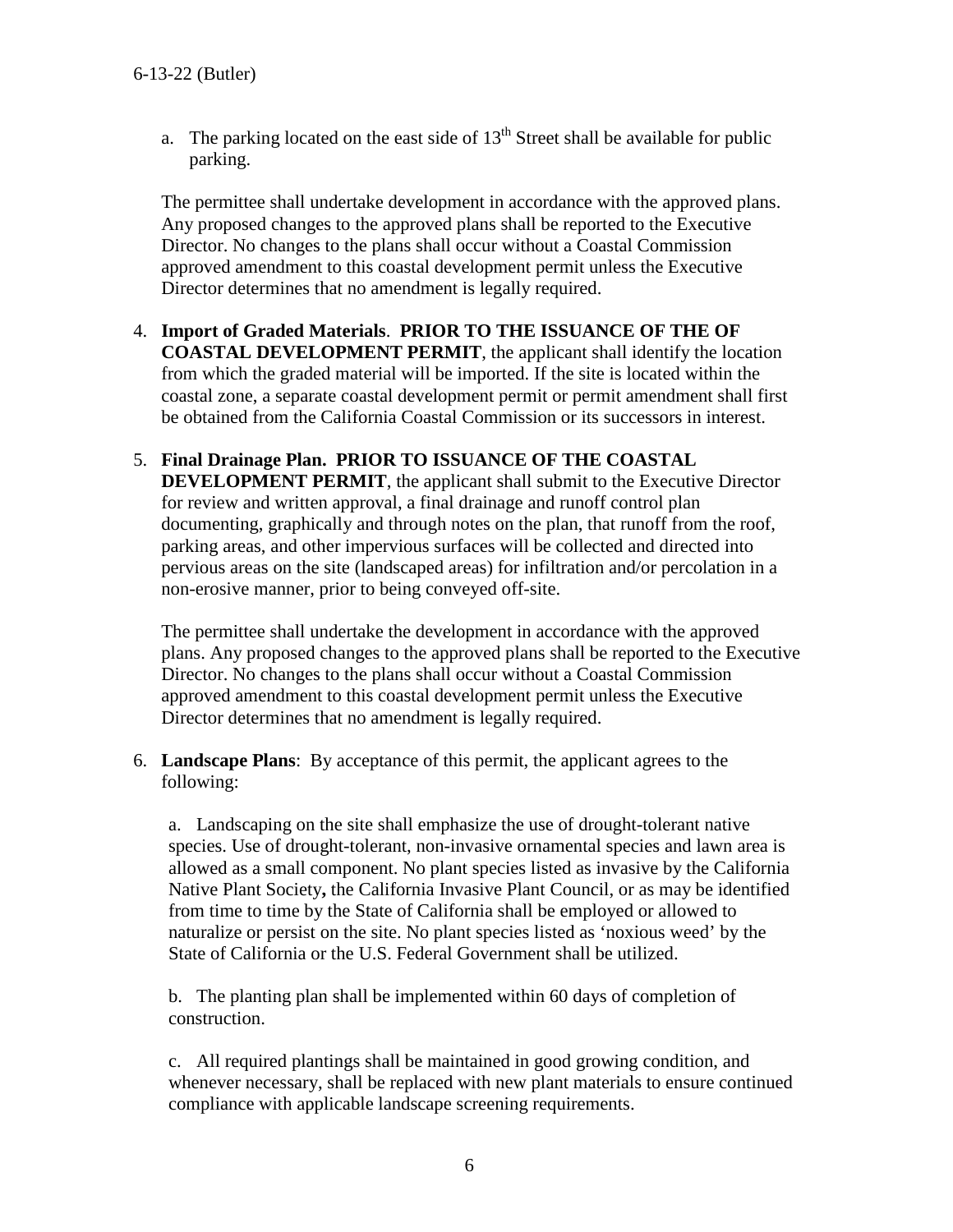d. Rodenticides containing any anticoagulant compounds (including, but not limited to, Warfarin, Brodifacoum, Bromadiolone or Diphacinone) shall not be used.

e. Five years from the date of issuance of the coastal development permit, the applicant shall submit for review and written approval of the Executive Director, a landscape monitoring report, prepared by a licensed Landscape Architect or qualified Resource Specialist, that certifies the on-site landscaping is in conformance with the landscape plan approved pursuant to this Special Condition. The monitoring report shall include photographic documentation of plant species and plant coverage.

The permittee shall undertake the development in accordance with the submitted landscape plans. Any proposed changes to the approved plans shall be reported to the Executive Director. No changes to the plans shall occur without a Coastal Commission approved amendment to this coastal development permit unless the Executive Director determines that no amendment is legally required.

## <span id="page-7-0"></span>**IV. FINDINGS AND DECLARATIONS**

## <span id="page-7-1"></span>**A. PROJECT DESCRIPTION**

The proposed project is the "adaptive reuse," or conversion, of two existing warehouse buildings into a hostel, community room, public restrooms, commercial retail, and other eco-tourist related uses on a 2.12-acre site located in the City of Imperial Beach, immediately south of the Bayshore Bikeway and the salt ponds located in the San Diego National Wildlife Refuge.

The project site was the subject of a Local Coastal Program (LCP) Amendment approved by the Commission in March of this year to rezone and redesignate the site from Two-Family Detached Residential to a new land use category and zone entitled Commercial/Recreation-Ecotourism (C/R-ET). This new designation/zone is intended to provide for land to meet the demand for goods and services required primarily by the recreational and ecotourist visitor, including pedestrian-oriented, small-scale visitorserving retail and services such as specialty stores, shops, eating and drinking establishments (such as restaurants and cafés), recreational uses, fitness, athletic and health club uses, and visitor accommodations (such as hostels, hotels, and motels). Other non-visitor-serving uses such as professional offices and live/work units are also permitted.

The subject site consists of three lots; two which are fully developed with one each of the warehouses, and one lot to the north of the warehouses, south of the Bayshore Bikeway that was previously owned by the San Diego Airport Authority. This lot is vacant and undeveloped except for an existing bike path spur located across the northeast corner of the site that provides access to the Bayshore Bikeway from the terminus of  $13<sup>th</sup>$  Street. The applicant has indicated that the existing warehouses were constructed sometime between 1964 and 1980. Currently, the buildings are used for a workshop/storage space for stock cars, and furniture sales. The area between the two existing buildings is actually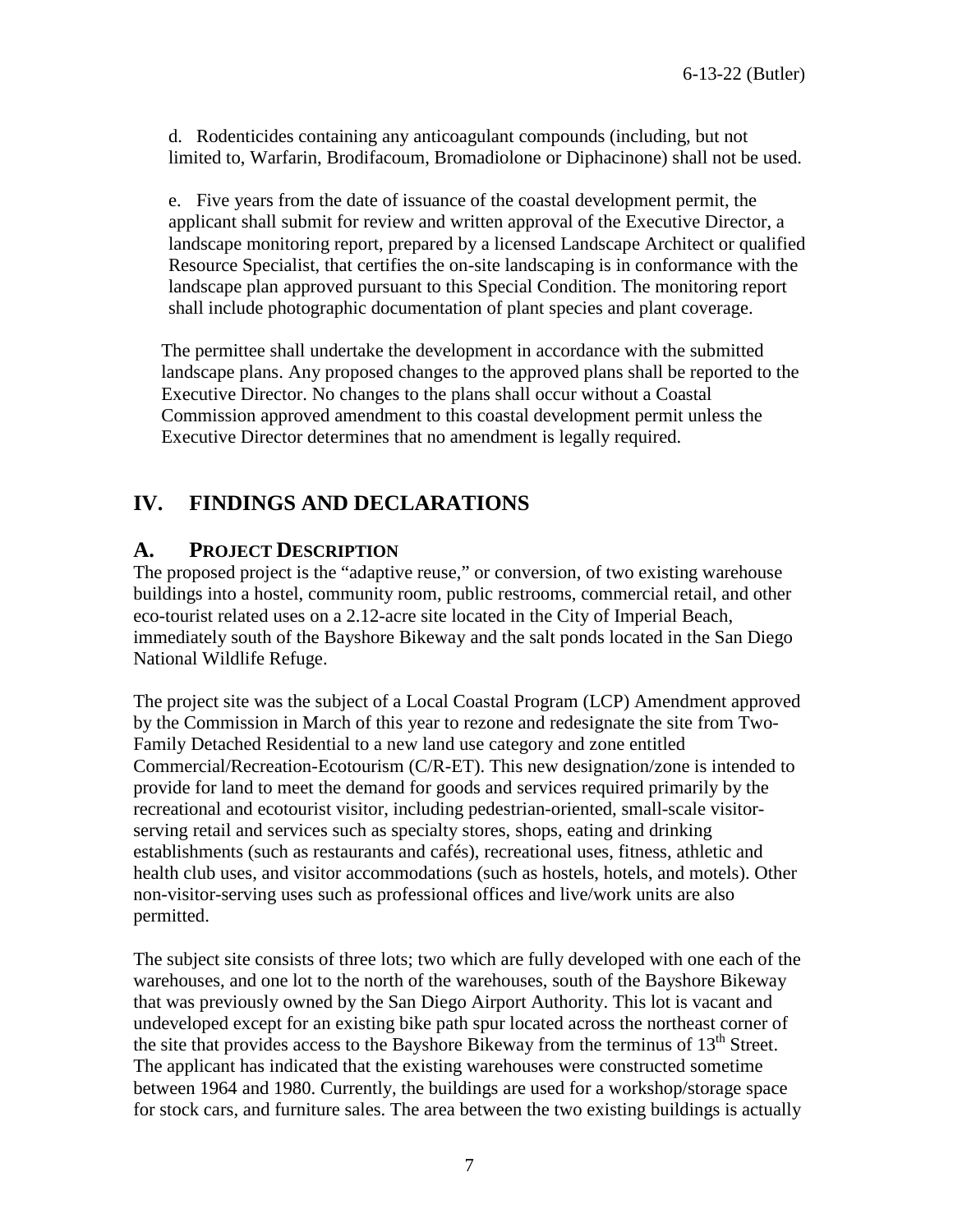publically owned street right-of-way for the extension of the alley located between Florence and 13<sup>th</sup> Streets. However, this area is used for parking and access to the existing warehouses.

The proposed project will redevelop the western warehouse building (Building A) into a 2-story, 50-bed hostel, a 928 sq.ft. community room, and approximately 6,383 sq.ft. of retail commercial space. The eastern building (Building B) will be converted into 12,600 sq.ft. of retail commercial, and a public restroom. A café will likely be included in the commercial retail. A new deck will be constructed on the north side of the buildings, overlooking the refuge, with tables, seat walls and a fire pit. An ADA accessible observation deck will be located on the north side of the project between the proposed deck and the existing bike path. This side of the development will be oriented towards the bike path, and is intended to offer a publically accessible passive recreational area for bicyclists and pedestrians. Access to the proposed development from the bike path will be provided on paths on both the east and west side of the site. The area surrounding the observation deck will be restored with native, drought tolerant vegetation. The remainder of the site will be landscaped with non-invasive shrubs and trees. One existing Mexican Fan Palm on the northern portion of the site will be removed or relocated off-site. As proposed, all lighting would be directed downward and away from sensitive wildlife areas, and there will not be any lighted signage on the north side of the structures.

Approximately 2,540 cubic yards of imported fill is proposed to create the back deck and landscape area. Because the applicant has not yet identified where the import material will be obtained, Special Condition #4 requires that the import site be identified and that, if necessary, a coastal development permit be obtained for importing the material.

The existing building has approximately 57 on-site parking spaces, including spaces on the western side of the site, between the buildings, and on the east side of the warehouse at the terminus of 13th Street. The City of Imperial Beach has indicated most of the existing parking spaces that serve the warehouses, including the parking between the buildings and on the east side of the building, are actually within public street right-ofway. The City is not proposing to vacate the alley or any of the street right-of-ways, but to continue to allow right-of-way to be used for parking for the proposed project. There are also approximately 13 existing public parking spaces on the east side of the 13<sup>th</sup> Street terminus which are used by people accessing the Bayshore Bikeway.

The existing on-site parking spaces on the west side of the building and in a redeveloped "motor court" between the buildings will remain, similar to the existing parking in these locations. The existing parking on the east side of the buildings is being redesigned to be safer for bicyclists. Currently, there are approximately 14 parking spaces on the east side of the warehouses, on the west side of  $13<sup>th</sup>$  Street, used by the existing businesses on the site. There are approximately 13 additional spaces on the east side of  $13<sup>th</sup>$  Street, used, as noted by people accessing the Bayshore Bikeway. Currently, bicyclists accessing (or exiting) the Bayshore Bikeway from the terminus of  $13<sup>th</sup>$  Street must traverse between the parking on both sides of the street end and any cars backing up into the street from these spaces (see Exhibit #1), which is an unsafe condition.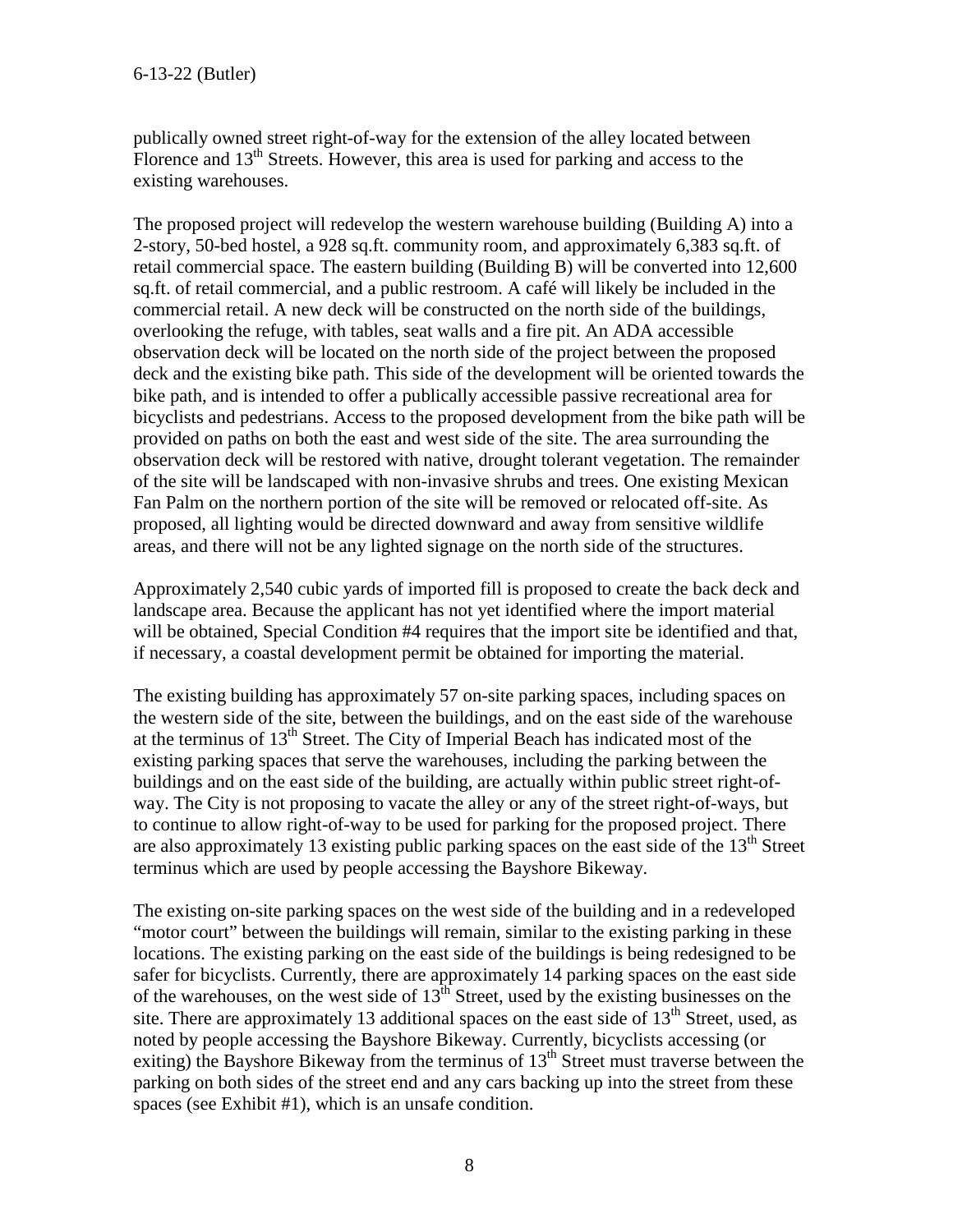As proposed, the existing private parking spaces on the east side of the site will be shifted further east so a new ADA accessible ramp leading to the bayside deck can be constructed on the east side of the warehouse. The bicycle path spur connecting the street end to the Bayshore Bikeway will be shifted slightly west, such that it will be located west of the street, between the building and the parked cars (see Exhibit #2).

The project also includes the construction of approximately 31 new "back-in angled" parking spaces south of the project site, on the east side of  $13<sup>th</sup>$  Street (see Exhibit #4). The back-in angle configuration of these spaces is intended to reduce hazards to bicyclists associated with cars backing out into the street from traditional pull-in/back-out parking spaces. Currently this area is unimproved street/dirt area without sidewalks or formalized parking.

The majority of the proposed project area is within the Commission's original jurisdiction. However, a portion of the proposed new parking spaces on  $13<sup>th</sup>$  Street are located within the City's coastal permit jurisdiction. The City and the applicant have agreed to a consolidated permit and thus, have the Coastal Commission issue the permit for the entire project, per Section 13053 of the California Code of Regulations. Therefore, the standard of review for the project is the Chapter 3 policies of the Coastal Act.

## <span id="page-9-0"></span>**B. PUBLIC ACCESS/VISITOR-SERVING COMMERCIAL/LOWER-COST FACILITIES**

Section 30210 of the Coastal Act states:

*In carrying out the requirement of Section 4 of Article X of the California Constitution, maximum access, which shall be conspicuously posted, and recreational opportunities shall be provided for all the people consistent with public safety needs and the need to protect public rights, rights of private property owners, and natural resource areas from overuse.* 

Section 30211 of the Coastal Act states:

*Development shall not interfere with the public's right of access to the sea where acquired through use or legislative authorization, including, but not limited to, the use of dry sand and rocky coastal beaches to the first line of terrestrial vegetation.* 

Section 30213

*Lower cost visitor and recreational facilities shall be protected, encouraged, and, where feasible, provided. Developments providing public recreational opportunities are preferred…*

Section 30221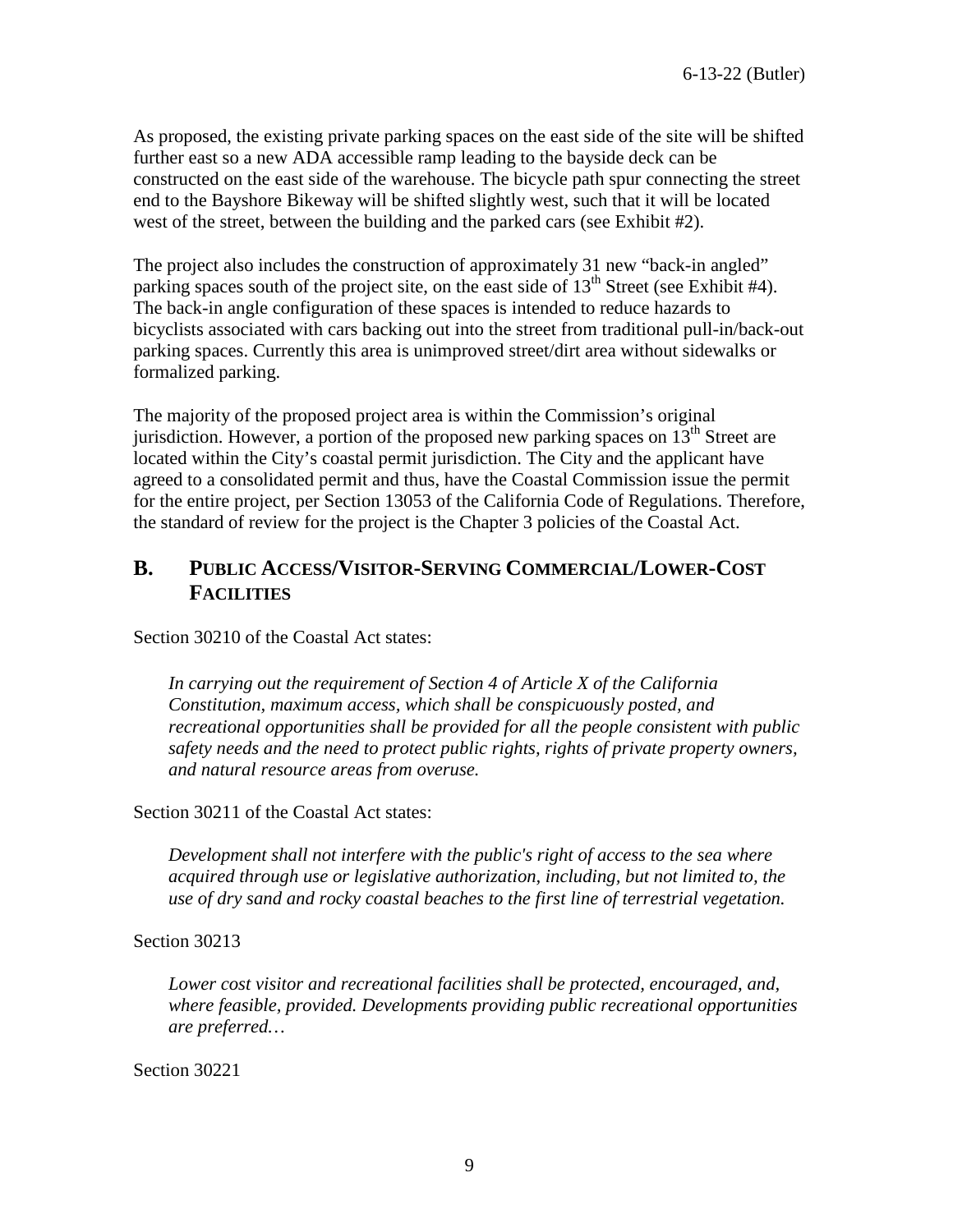*Oceanfront land suitable for recreational use shall be protected for recreational use and development unless present and foreseeable future demand for public or commercial recreational activities that could be accommodated on the property is already adequately provided for in the area.* 

#### Section 30222

*The use of private lands suitable for visitor-serving commercial recreational facilities designed to enhance public opportunities for coastal recreation shall have priority over private residential, general industrial, or general commercial development, but not over agriculture or coastal-dependent industry.* 

In addition, there are numerous relevant policies in the certified LCP, which is used for guidance in this area:

Policy L-6 states:

#### **L-6 Tourist Commercial Uses**

Imperial Beach should provide, enhance and expand tourist commercial uses to the extent that they can be compatible with the small beach oriented town character of the City.

#### **L-9 Lower Cost Visitor and Recreational Facilities**

Lower cost visitor and recreational facilities shall be protected, encouraged, and, where feasible, provided. Developments providing public recreational opportunities are preferred.

Policies P-1, P-2 and P-7 state:

#### **P-1 Opportunities For All Ages, Incomes, and Life Styles**

To fully utilize the natural advantages of Imperial Beach's location and climate, a variety of park and recreational opportunities for residents and visitors shall be provided for all ages, incomes and life styles.

#### **P-2 Ocean and Beach Are The Principal Resources**

The ocean, beach and their environment are, and should continue to be, the principal recreation and visitor-serving feature in Imperial Beach. Oceanfront land shall be used for recreational and recreation-related uses whenever feasible.

#### **P-7 Increase Tourist Related Commercial Land Uses**

The City and its business community should take direct action to increase the amount of tourist-oriented businesses both along the beachfront, South San Diego Bayfront and inland areas.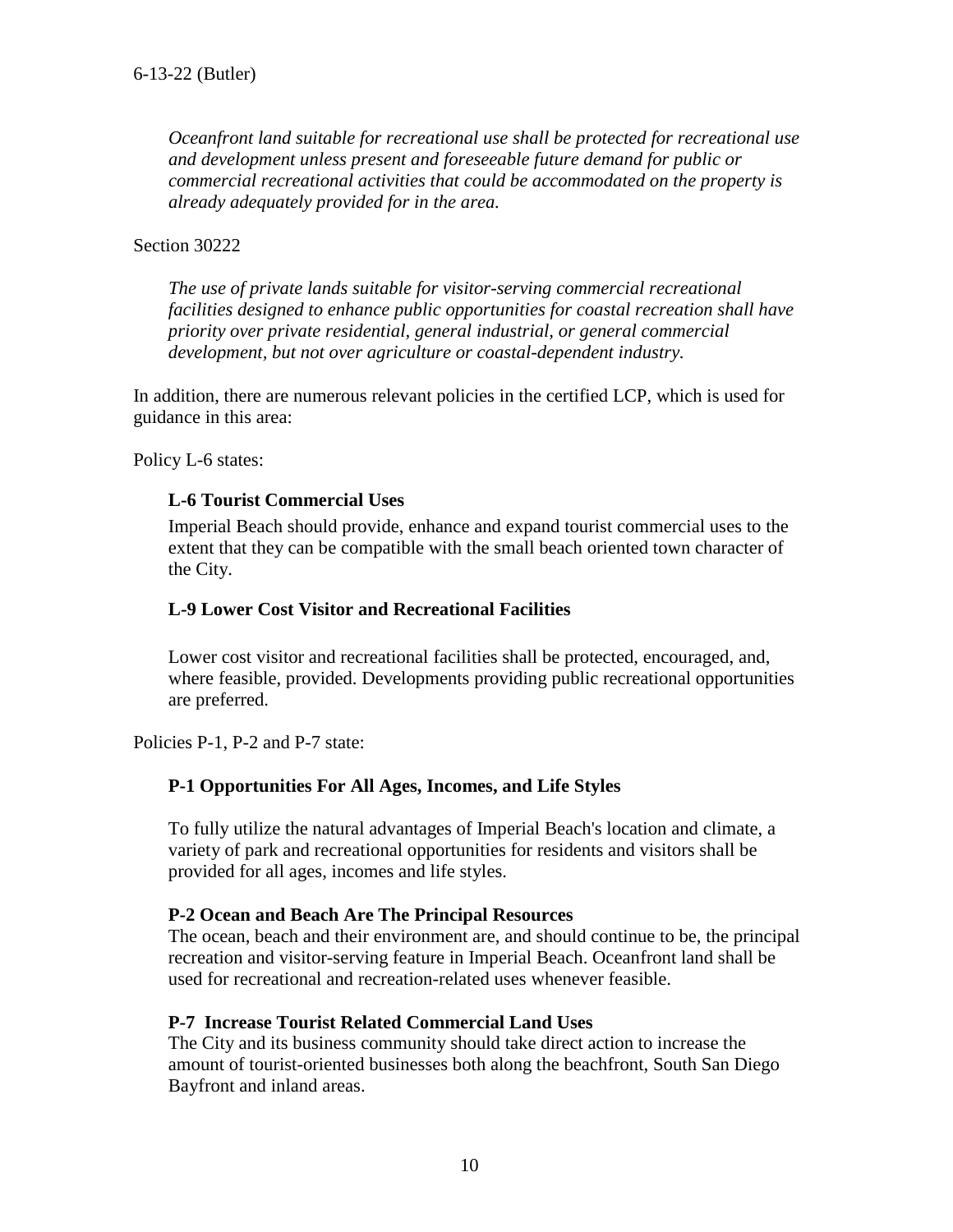Pursuant to the public access policies of the Coastal Act, and particularly section 30213, the Commission has the responsibility to ensure that a range of affordable facilities be provided in new development along the coastline of the state. The expectation of the Commission, based upon multiple precedents, is that developers of sites suitable for overnight accommodations will provide facilities which serve people with a range of incomes.

The proposed project would convert two existing non-conforming warehouses to a lowercost overnight visitor-accommodation, a public community room, public restrooms, and bicycle/pedestrian-oriented, tourist-commercial retail uses. All of these uses, particularly the hostel, are high-priority uses under the Coastal Act. The proposed hostel will provide a much needed affordable overnight facility in a region with few such opportunities. The proposed public recreational and retail uses incorporated into the project, as well as the manner in which the development has been physically oriented towards the bay shore, will provide an important and attractive amenity for both users of the Bayshore Bikeway and the patrons of the proposed project. The proposed bike path improvements and public overlook will provide further low/no-cost public access and recreation benefits.

In summary, the uses proposed in the subject project are precisely the type of development encouraged and prioritized under the Coastal Act. As conditioned, the proposed project will have a positive impact on the public's ability to access overnight accommodations, public access, public recreational facilities, and tourist-oriented uses in Imperial Beach, consistent with the Coastal Act and the certified LCP.

## <span id="page-11-0"></span>**C. WATER QUALITY & BIOLOGICAL RESOURCES**

Section 30230 of the Coastal Act states:

*Marine resources shall be maintained, enhanced, and where feasible, restored. Special protection shall be given to areas and species of special biological or economic significance. Uses of the marine environment shall be carried out in a manner that will sustain the biological productivity of coastal waters and that will maintain healthy populations of all species of marine organisms adequate for long-term commercial, recreational, scientific, and educational purposes.* 

Section 30231 of the Coastal Act states:

*The biological productivity and the quality of coastal waters, streams, wetlands, estuaries, and lakes appropriate to maintain optimum populations of marine organisms and for the protection of human health shall be maintained and, where feasible, restored through, among other means, minimizing adverse effects of waste water discharges and entrainment, controlling runoff, preventing depletion of ground water supplies and substantial interference with surface waterflow, encouraging waste water reclamation, maintaining natural vegetation buffer areas that protect riparian habitats, and minimizing alteration of natural streams.*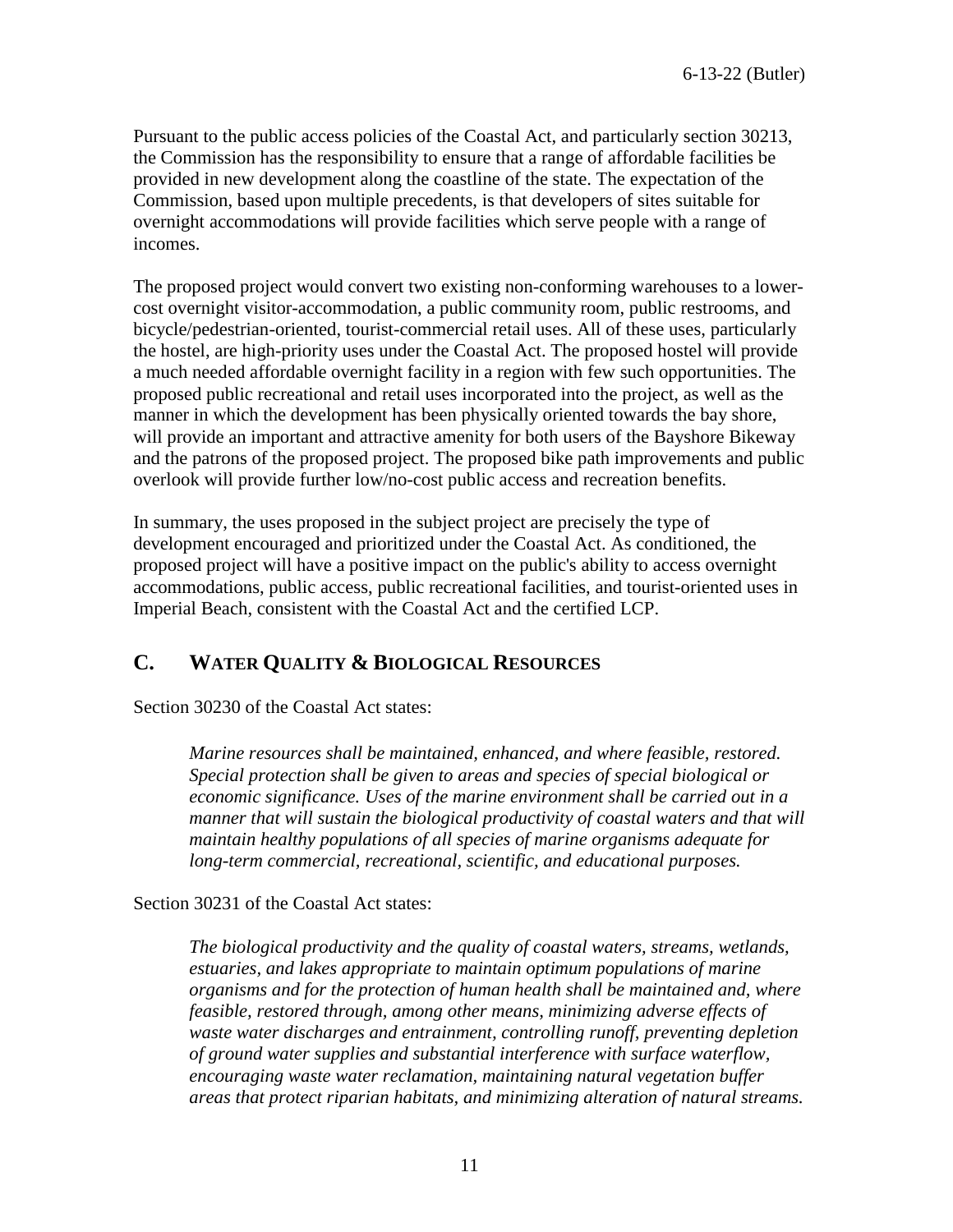Section 30240 of the Coastal Act states:

*(a) Environmentally sensitive habitat areas shall be protected against any significant disruption of habitat values, and only uses dependent on those resources shall be allowed within those areas.* 

 *(b) Development in areas adjacent to environmentally sensitive habitat areas and parks and recreation areas shall be sited and designed to prevent impacts which would significantly degrade those areas, and shall be compatible with the continuance of those habitat and recreation areas.* 

An environmental study done for the project determined that the vacant portion of the site, north of the warehouses, south of the bike path, has been graded in the past and is periodically mowed, and supports only non-native vegetation with little to no wildlife habitat. On the northeast triangular corner of the parcel, east of the existing bike path spur on the site, the environmental study found a small area of sparse coastal sage scrub composed of remnant shrubs. It has been mowed in the past, but the subject project is not proposing any development in this area.

While there are little to no sensitive resources on the site, the subject site is immediately adjacent to the South Bay San Diego Bay Wildlife Refuge, a major wildlife and sensitive habitat preserve. The environmental study surveyed the nearby wetland habitat in the project area, and determined that the northeast corner of the site and the northern portion of  $13<sup>th</sup>$  Street, are within 100 feet of wetland habitat. Typically, the Commission requires that a buffer of at least 100 feet be maintained between wetlands and development to assure adequate protection of the existing sensitive resources. In this case, although the project does involve work within 100 feet of wetlands, almost all the development proposed within the buffer, that is, the development of new parking spaces on the east side of  $13<sup>th</sup>$  Street, would all be occurring on existing developed public street, and formalizing parking on an existing paved street is unlikely to have an adverse impact on the adjacent natural habitat.

A small amount of work is proposed to extend eastward beyond the footprint of the existing pavement on  $13<sup>th</sup>$  Street, into the narrow strip of bare dirt next to the street to accommodate new sidewalks, and curbs and gutters. This area is also currently used for informal parking and contains no resources. The minor expansion of street improvements closer to the habitat is not expected to have any adverse impact on sensitive habitat. There is an existing fence at the edge of the street right-of-way which will be remain, so pedestrians will not be able to access the adjacent habitat. The street improvements are expected to improve water quality by channeling runoff into a new riprap energy dissipater installed on the east side of  $13<sup>th</sup>$  Street. The project includes water quality improvements on the main development site, as well. All water runoff from the project site would be retained and treated on site, and bioswales on the northern side of the site would be created to filter runoff. Thus, the project should have a positive impact on the surrounding resources. Staff at the Wildlife Refuge have reviewed the proposed project, and do not have any objections to the location of the proposed development or the reduced buffer, noting that the increased tourist activity on the bikeway that may result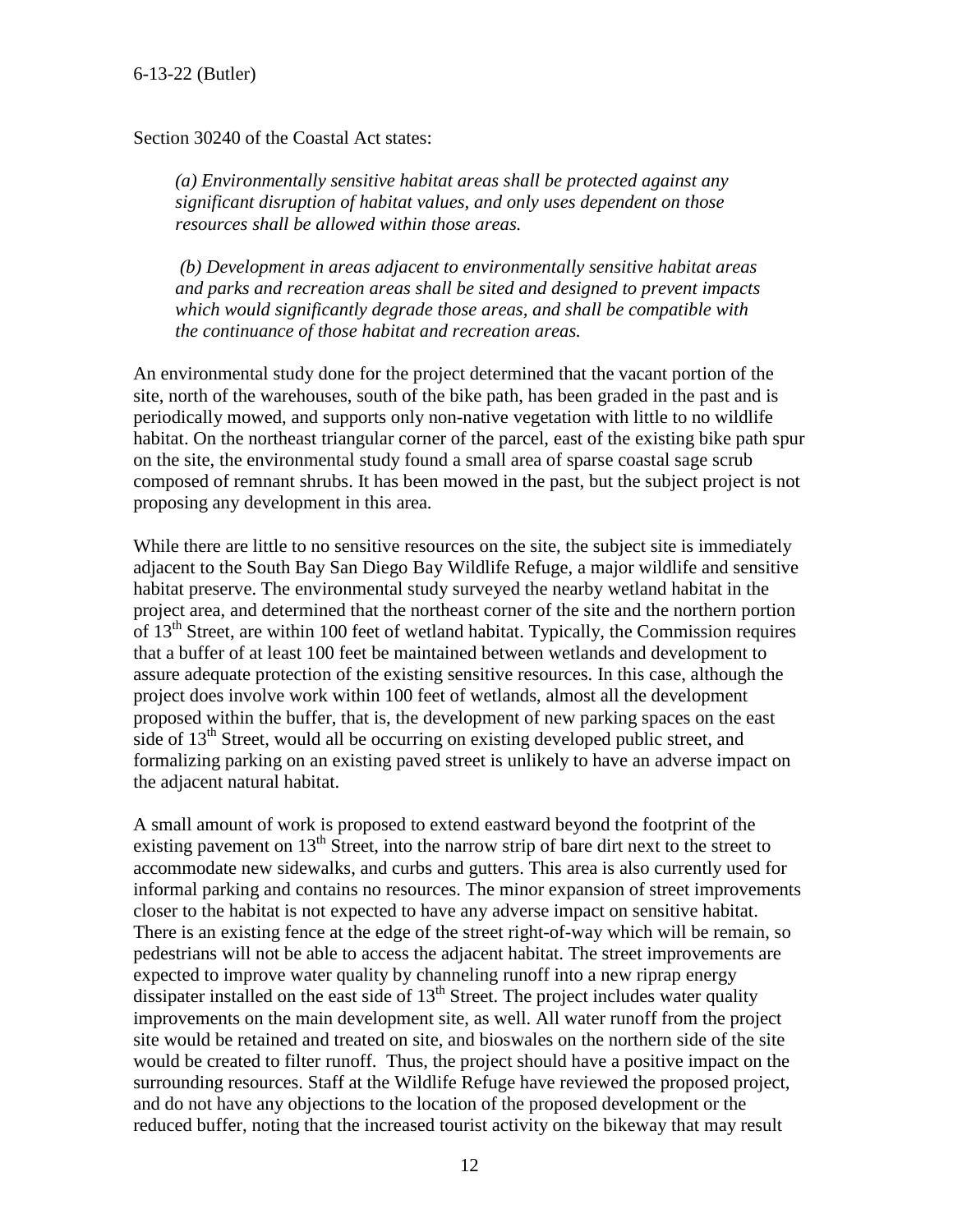from the proposed improvements is likely to reduce the prevalence of illegal loitering and dumping that has occurred in the region in the past. Because the drainage plan submitted with the application is preliminary and not all of the proposed improvements are shown as final on the plans, Special Condition #5 requires submittal of a final drainage plan.

The northeast corner of the site is also located within 100 feet from wetlands. The only development proposed near this area is minor revisions to the existing paved bike path spur which will align the path slightly further away from the adjacent reserve. Although this corner of the site not currently vegetated with significant sensitive vegetation, it is serving as a buffer area, and if left undisturbed, will likely naturally revegetate with the grasses and shrubs located in the adjacent refuge. In order to ensure that this area is protected as a buffer area, Special Condition #1 requires this area to be placed under an open space deed restriction.

As described above, the proposed landscaping will be mostly native plant species, and will be non-invasive and drought-tolerant. To ensure that the landscaping is maintained as proposed, and that no rodenticides are used on this site, Special Condition #6 requires submittal of a landscaping monitoring report in 5 years.

Therefore, as conditioned, the project is not expected to have an adverse impact on sensitive resources, and should result in an improvement in water quality. Therefore, the Commission finds the project consistent with the water quality and resource protection policies of the Coastal Act.

## <span id="page-13-0"></span>**D. PUBLIC ACCESS & PARKING**

Section 30252 of the Coastal Act states, in part:

*The location and amount of new development should maintain and enhance public access to the coast by (1) facilitating the provision or extension of transit service, (2) providing commercial facilities within or adjoining residential development or in other areas that will minimize the use of coastal access roads, (3) providing nonautomobile circulation within the development, (4) providing adequate parking facilities or providing substitute means of serving the development with public transportation, (5) assuring the potential for public transit for high intensity uses such as high-rise office buildings…* 

Section 30253 of the Coastal Act states, in part:

*New development shall: […]*

*(4) Minimize energy consumption and vehicle miles traveled. […]*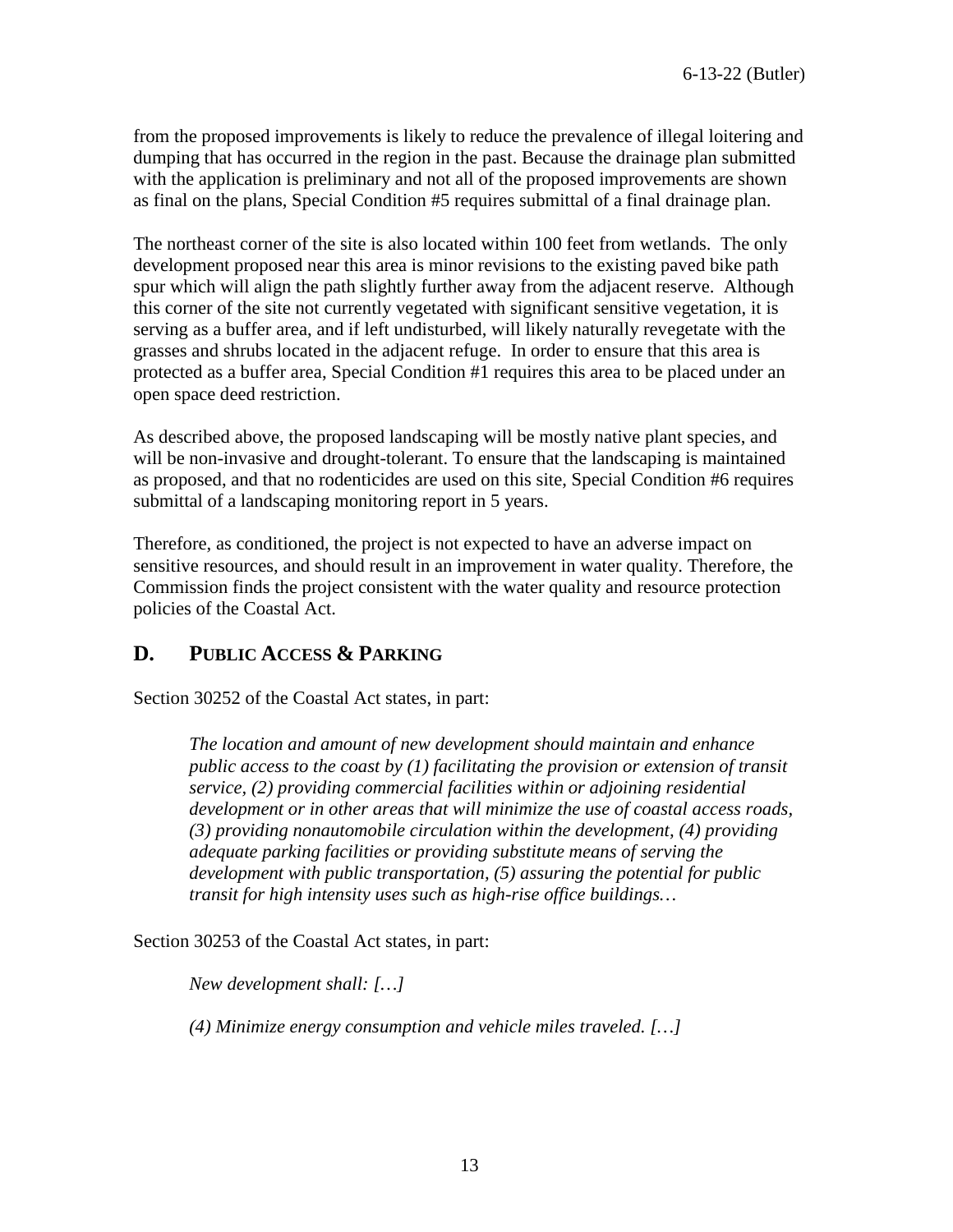Under the City of Imperial Beach's parking ordinance, the proposed project would generate a demand for 76 parking spaces. Typically, the Commission requires that development maintain adequate off-street parking to ensure there are no unintended spillover effects that could adversely affect public access opportunities. However, in the case of the proposed project, most if not all of the proposed (and existing) parking is actually within public right-of-way. The project includes approximately 47 "on-site" parking spaces adjacent to the warehouses on Florence Street, between the existing buildings, and on the west side of north 13<sup>th</sup> Street, and 31 new spaces are being created further south on 13<sup>th</sup> Street. Thus, there will be approximately 78 spaces total available to serve the proposed development, consistent with the LCP requirements. This total does not include the existing parking spaces on the east side of  $13<sup>th</sup>$  Street, which have always been available for public use and will not be changing. In addition, the project is oriented towards bike traffic, and presumably many customers will not require car parking.

Therefore, the project will result in more overall parking spaces in the area, without any impacts to existing parking. Because the parking plan submitted with the application is preliminary, and shows both the proposed and an alternative parking configuration, Special Condition #3 requires submittal of a final parking plan. In addition, since the site is expected to encourage visitors to the area and use of the Bayshore Bikeway, and because so much of the parking is in public right-of-way, rather than restrict any of the parking spaces (new or existing) on the east side of  $13<sup>th</sup>$  Street to patrons of the proposed project, it would be most beneficial to public access and recreation if the parking on the east side of 13<sup>th</sup> Street were retained as available to the general public. Therefore, Special Condition #3 also requires that these spaces not be restricted to customers only. Therefore, as conditioned, the proposed project will have adequate parking, encourage non-automobile circulation, have a positive impact on public access opportunities, and minimize vehicle miles traveled, consistent with the Chapter 3 policies of the Coastal Act.

## <span id="page-14-0"></span>**E. LOCAL COASTAL PLANNING**

Section 30604(a) also requires that a coastal development permit shall be issued only if the Commission finds that the permitted development will not prejudice the ability of the local government to prepare a Local Coastal Program (LCP) in conformity with the provisions of Chapter 3 of the Coastal Act. In this case, such a finding can be made.

As noted, the subject site is zoned and designated for commercial/recreational-ecotourist uses, a new zone that was created in part to accommodate the proposed project. The proposed pedestrian-oriented, small-scale visitor-serving retail, recreational uses, and visitor accommodations are consistent with this designation. As described above, the proposed project has been conditioned to avoid impacts on biological resources and public access, and will be consistent with the all applicable Chapter 3 polices as well as with the certified LCP. Therefore, the Commission finds that approval project, as conditioned, will not prejudice the ability of the City of Imperial Beach to continue to implement its certified LCP.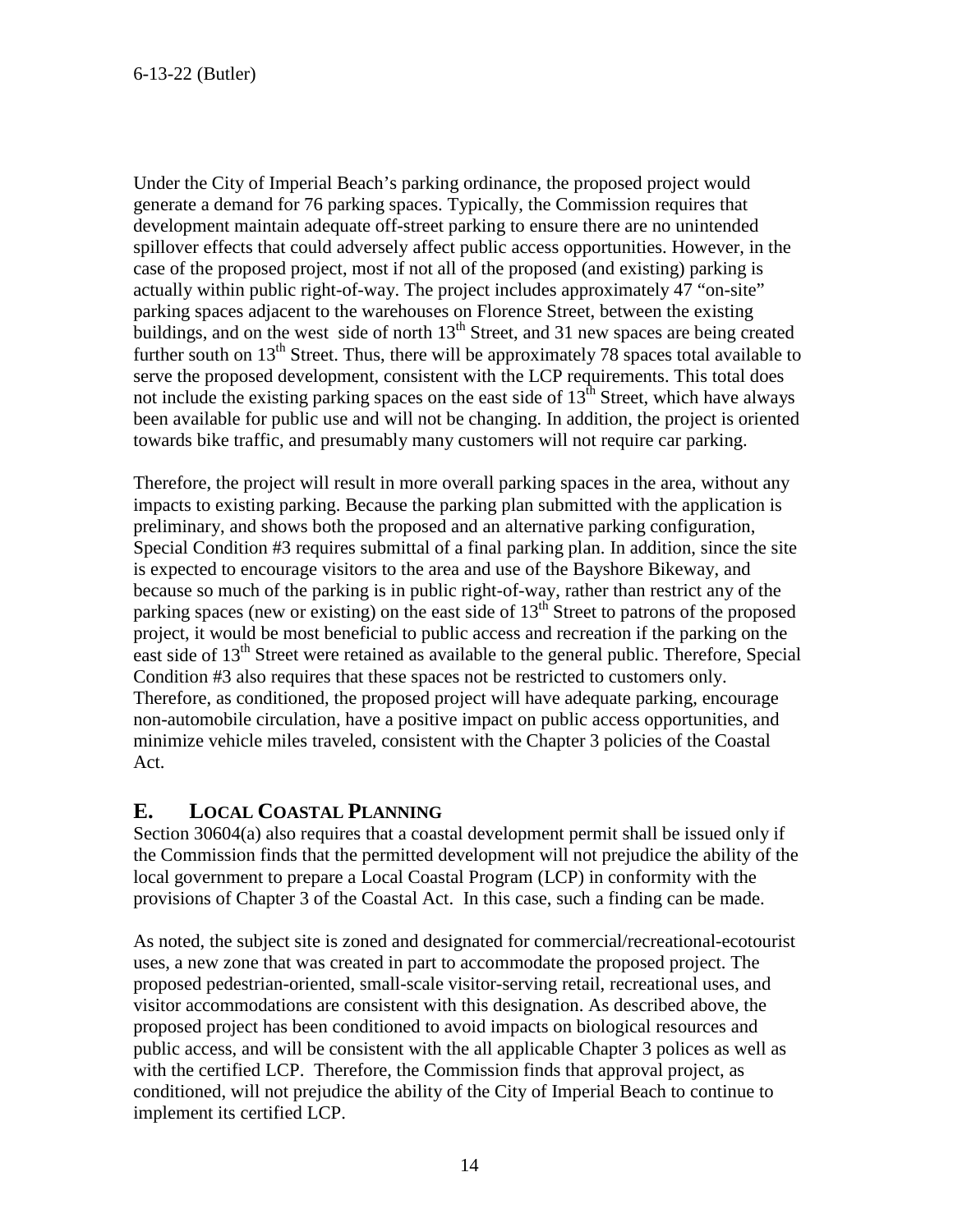## <span id="page-15-0"></span>**F. CALIFORNIA ENVIRONMENTAL QUALITY ACT**

Section 13096 of the Commission's Code of Regulations requires Commission approval of Coastal Development Permits to be supported by a finding showing the permit, as conditioned, to be consistent with any applicable requirements of the California Environmental Quality Act (CEQA). Section 21080.5(d)(2)(A) of CEQA prohibits a proposed development from being approved if there are feasible alternatives or feasible mitigation measures available which would substantially lessen any significant adverse effect which the activity may have on the environment.

The proposed project has been conditioned in order to be found consistent with the Chapter 3 policies of the Coastal Act. Mitigation measures, including conditions addressing open space and parking will minimize all adverse environmental impacts. As conditioned, there are no feasible alternatives or feasible mitigation measures available which would substantially lessen any significant adverse impact which the activity may have on the environment. Therefore, the Commission finds that the proposed project is the least environmentally-damaging feasible alternative and is consistent with the requirements of the Coastal Act to conform to CEQA.

 <sup>(</sup>G:\San Diego\Reports\2013\6-13-022 Butler bikeway village stf rpt.docx)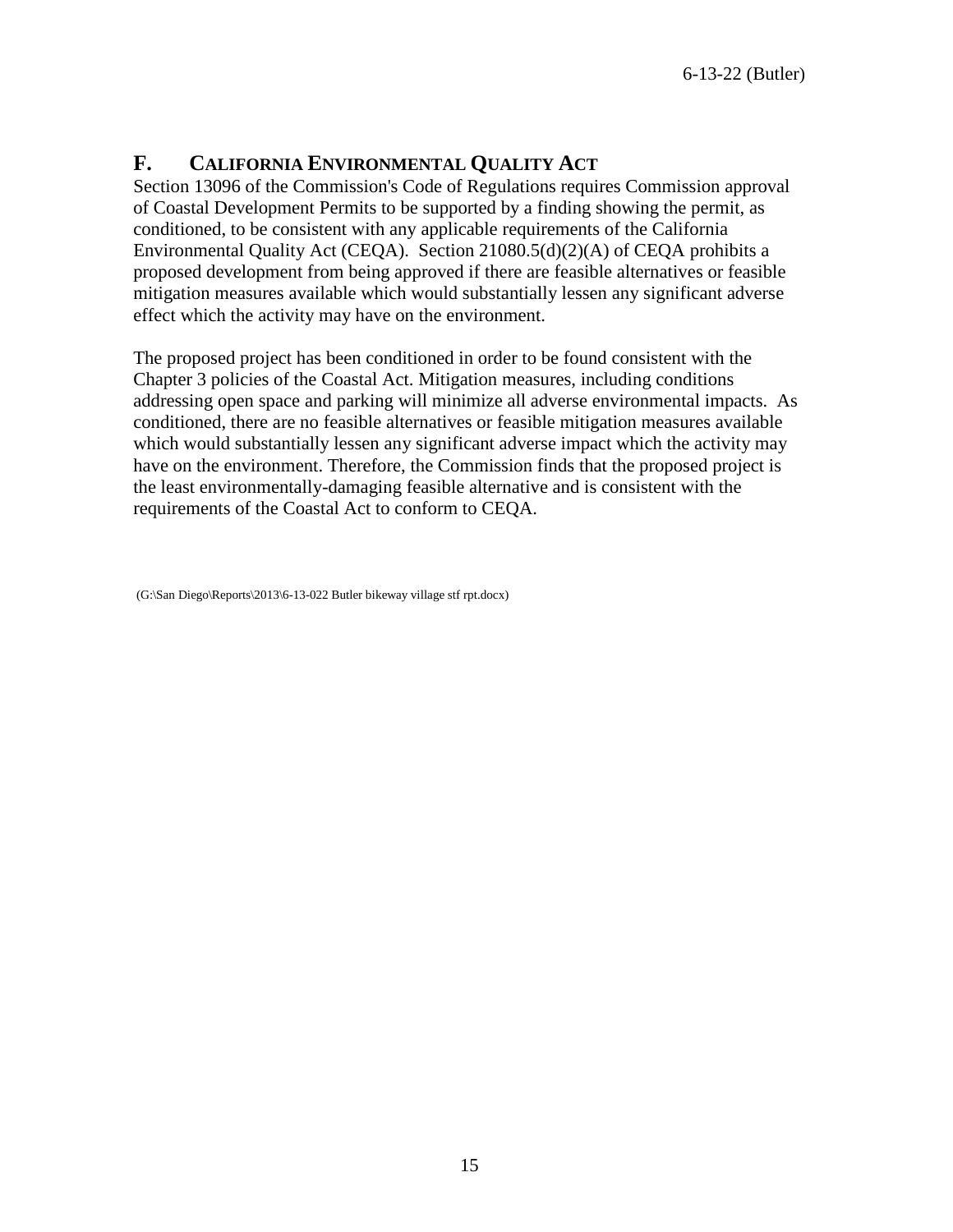

Existing Bike Bayshore Bikeway (Silver Strand Bikeway) Path Spur₹ Cypress Ave -lorence EXHIBIT NO. 1 APPLICATION NO. **6-13-22** Location Map



**California Coastal Commission**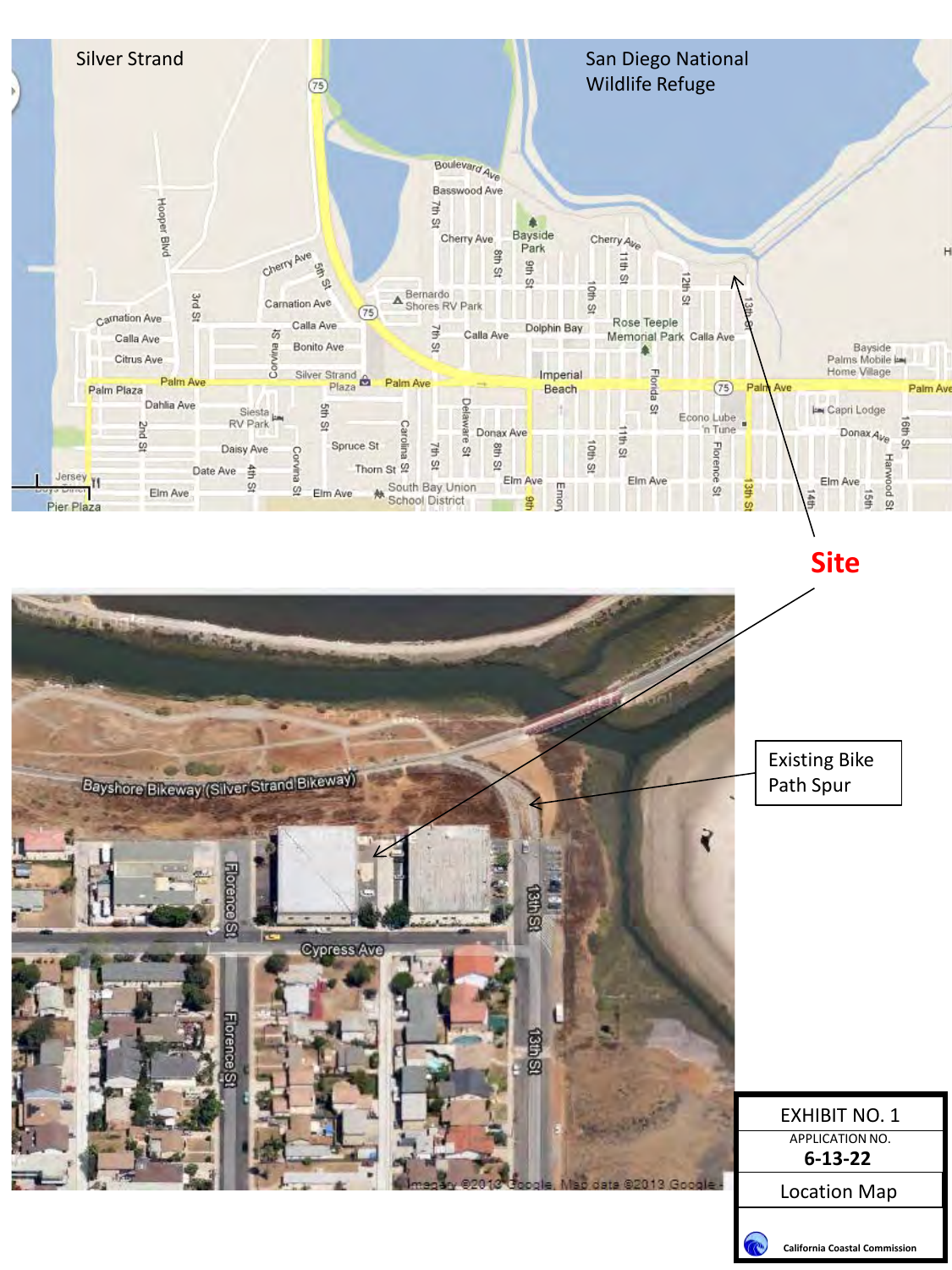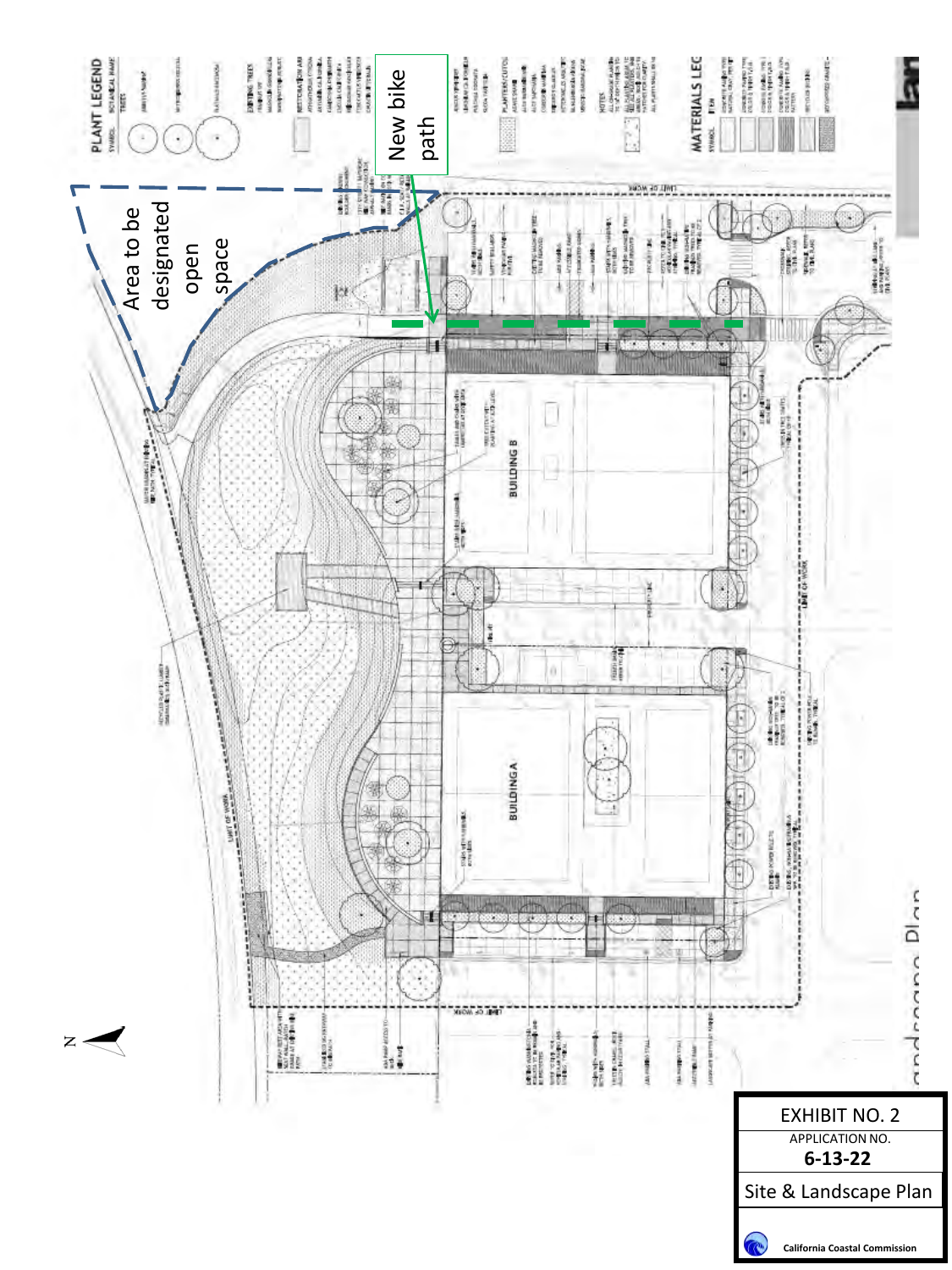